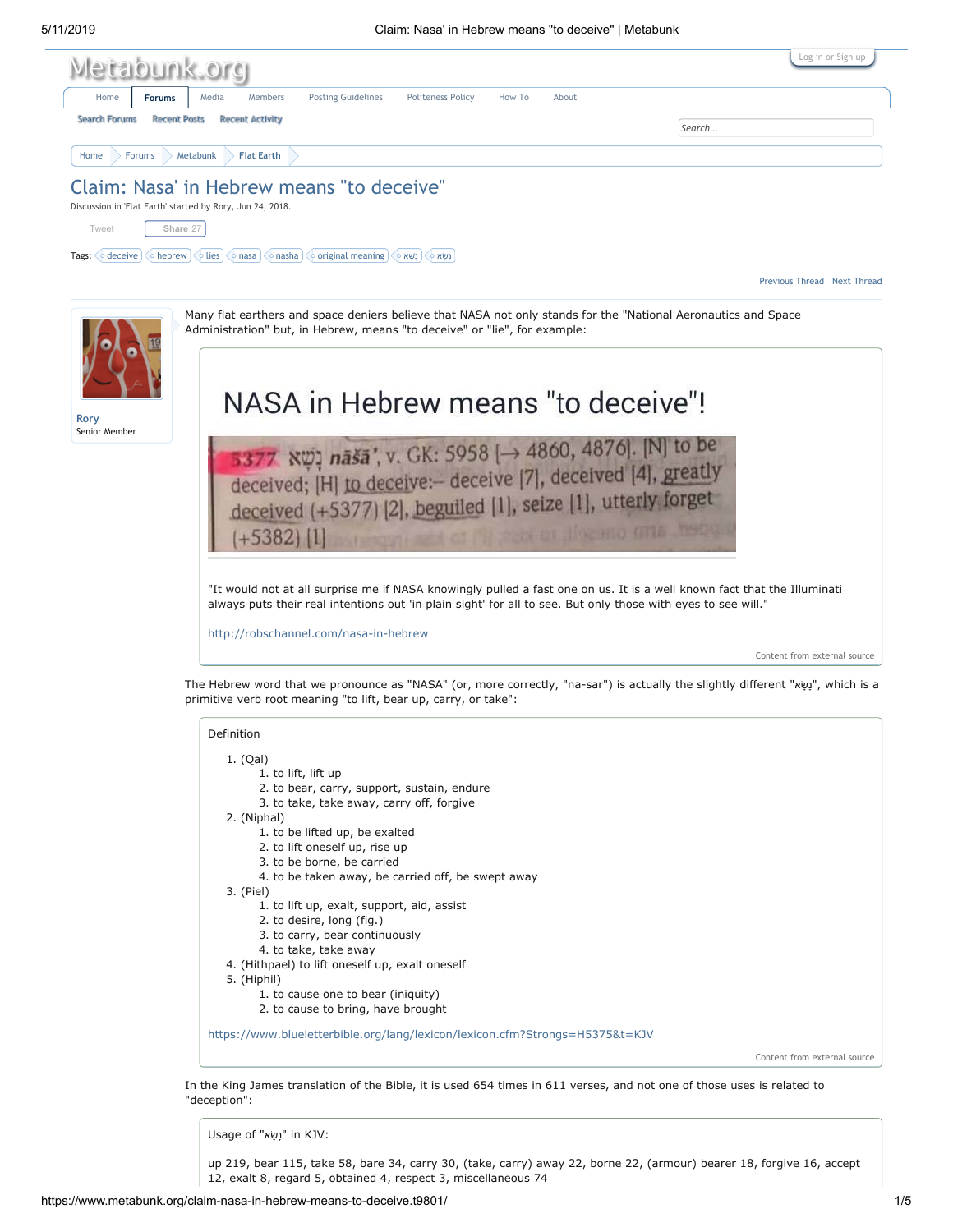<https://www.biblestudytools.com/lexicons/hebrew/kjv/nasa.html>

The primitive verb root which in Hebrew means "to beguile" or "to deceive" is "שׁאָ ָנ", as quoted above, which is transliterated as *nasha'* (pronounced "na-shar"). They are easily confused, not only in English, but for those not familiar with Hebrew: the only difference being the location of the dot above the middle letter ("shin").

A dot above the right hand side of "shin" represents the sound "sh" (called "shin dot") while a dot above the left represents the sound "s" (called "sin dot").

[https://en.wikipedia.org/wiki/Shin\\_\(letter\)#Sin\\_and\\_Shin\\_Dot](https://en.wikipedia.org/wiki/Shin_(letter)#Sin_and_Shin_Dot)

"נָשָא<sup>"</sup> (nasha') is used in the KJV in the 16 times, across 15 different verses.

<https://www.blueletterbible.org/lang/lexicon/lexicon.cfm?Strongs=H5377&t=KJV> <https://www.biblestudytools.com/lexicons/hebrew/kjv/nasha.html>

Last edited: Jun 25, 2018

[Rory,](https://www.metabunk.org/members/rory.8199/) [Jun 24, 2018](https://www.metabunk.org/posts/223299/)  $#1$ 



Rory said: [↑](https://www.metabunk.org/goto/post?id=223299#post-223299)

*The Hebrew word they are referring to is "שׂאָ ָנ"*

you didn't provide a source for this claim. The source I found says

**[deirdre](https://www.metabunk.org/members/deirdre.3222/)** Moderator Staff Member

How interesting the context in which both first appear: **שׁאָ נָ**) nawshaw) in reference to Eve being deceived by the serpent and **שׂאָ נָ**) nasa) in reference to Cain's punishment after killing his brother Abel. What I find most intriguing however is that in the original writings, there were no vowel or pronunciation markings over and under the letters. So, in the text, they would both appear exactly the same way, spelled as nun-shin-aleph. Thus, it would not at all surprise me if NASA knowingly pulled a fast one on us

# NASA in Hebrew means "to deceive"!

**5377** RO<sub>7</sub> naša', v. GK: 5958 [ $\rightarrow$  4860, 4876]. [N] to be deceived; [H] to deceive: deceive [7], deceived [4], greatly deceived (+5377) [2], beguiled [1], seize [1], utterly forget  $+5382$ | 1

[http://robschannel.com/nasa-in-Hebrew](http://robschannel.com/nasa-in-hebrew)

Content from external source

[deirdre](https://www.metabunk.org/members/deirdre.3222/), [Jun 25, 2018](https://www.metabunk.org/posts/223311/)  $\#2$  $\#2$ 



**[Hevach](https://www.metabunk.org/members/hevach.4865/)** Senior Member There's some inconsistency with how abbreviations are translated, but transliterating the pronunciation of the abbreviation isn't one I remember seeing.

Sometimes the letters are transliterated, keeping the foreign full name (The German SS stayed SS in English rather than becomming PS), this would not drop the first A. Sometimes the name is translated and a new abbreviation created (CCCP became USSR), and without knowing Hebrew I assume this would somehow keep four letters. If the name is a meaningful word that word is sometimes translated (the US's PATRIOT Act is often translated as if it were the Patriot Act instead of an elaborate forced abbreviation), but this is different than transliterating the word, and doesn't work as NASA is not a word in its original language.

Last edited: Jun 25, 2018

[Hevach](https://www.metabunk.org/members/hevach.4865/), [Jun 25, 2018](https://www.metabunk.org/posts/223317/)  $#3$ 

The problem with Rob's graphic and assumption that nasa means "deceive" is because The Hebrew letter shin ש) the "s" in nasa) represents two different phonemes: 's' and 'sh' . The two are distinguished by a dot above the left-hand side of the letter for 's' (rendering the letter as "sin") and above the right-hand side for 'sh' (rendering the letter as "shin").

In the above graphic that Rob used, you will notice the letter shin has a dot on the right side indicating that the letter is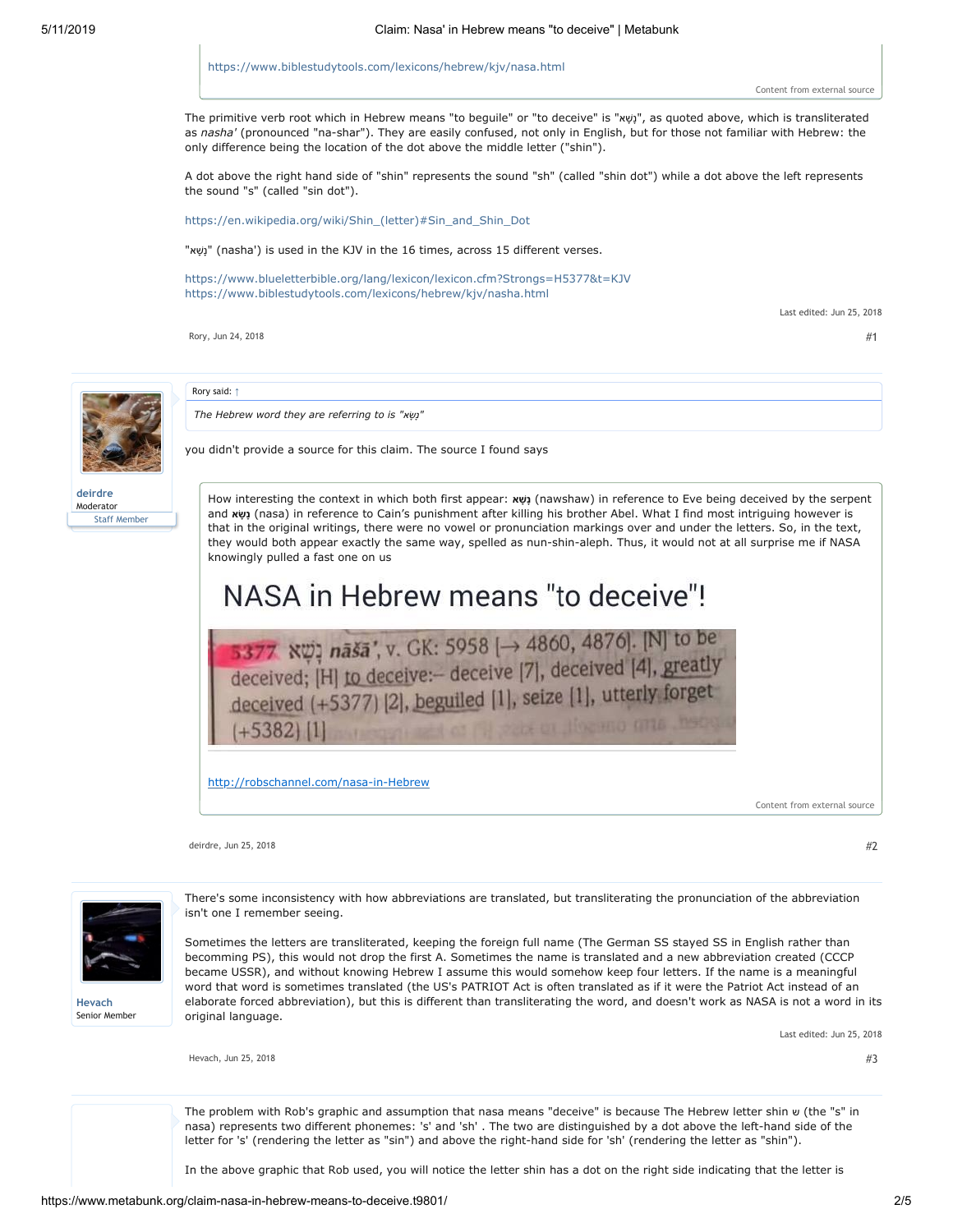

*Ref:*

**[Globe head](https://www.metabunk.org/members/globe-head.10080/)** New Member

New Member

### 5/11/2019 Claim: Nasa' in Hebrew means "to deceive" | Metabunk

pronounced "sh" and therefore rendering the word "nasha", not "nasa." Therefore, it is "nä·shä' that means deceive. The letter s in nasa (dot above the left side of the letter) is pronounced like the s in side and means to "lift up" as noted in the above posts.

*<https://biblehub.com/hebrew/5375.htm> <http://eteacherhebrew.com/articles/letter-shin>*



I think what Rob failed to understand is that they would NOT appear the same in the original text.

|        |          |   | <b>Sin</b> | Thorn                | Grab, Hate, Protect    |    |
|--------|----------|---|------------|----------------------|------------------------|----|
| $\sim$ | <b>W</b> | v |            | Shin Two front teeth | Sharp, Press, Eat, Two | sh |

[http://www.ancient-hebrew.org/alphabet\\_chart.html](http://www.ancient-hebrew.org/alphabet_chart.html)

From this chart, we notice that although there were no dots or pronunciation markings, there WERE differing letters with different pronunciations.

## Therefore:

**The word "deceive" was spelled: nun-shin-aleph** (right to left) <http://www.ancient-hebrew.org/ahlb/nun.html#5378>

and

**The word "life up" was spelled: nun-sin-aleph** (right to left)  <http://www.ancient-hebrew.org/ahlb/nun.html#5375>

[Globe head](https://www.metabunk.org/members/globe-head.10080/), [Apr 8, 2019](https://www.metabunk.org/posts/230121/)  $\#5$  $\#5$ 



**[BombDr](https://www.metabunk.org/members/bombdr.1905/)** Senior Member Na-seh in Hebrew also means 'we do' from the word 'to do' or la-asot.

 $\n **BombDr, Apr 8, 2019**\n #6$  $\n **BombDr, Apr 8, 2019**\n #6$  $\n **BombDr, Apr 8, 2019**\n #6$  $\n **BombDr, Apr 8, 2019**\n #6$  $\n **BombDr, Apr 8, 2019**\n #6$  $\n **BombDr, Apr 8, 2019**\n #6$ 

Last edited: Apr 8, 2019

Globe head said: [↑](https://www.metabunk.org/goto/post?id=230121#post-230121)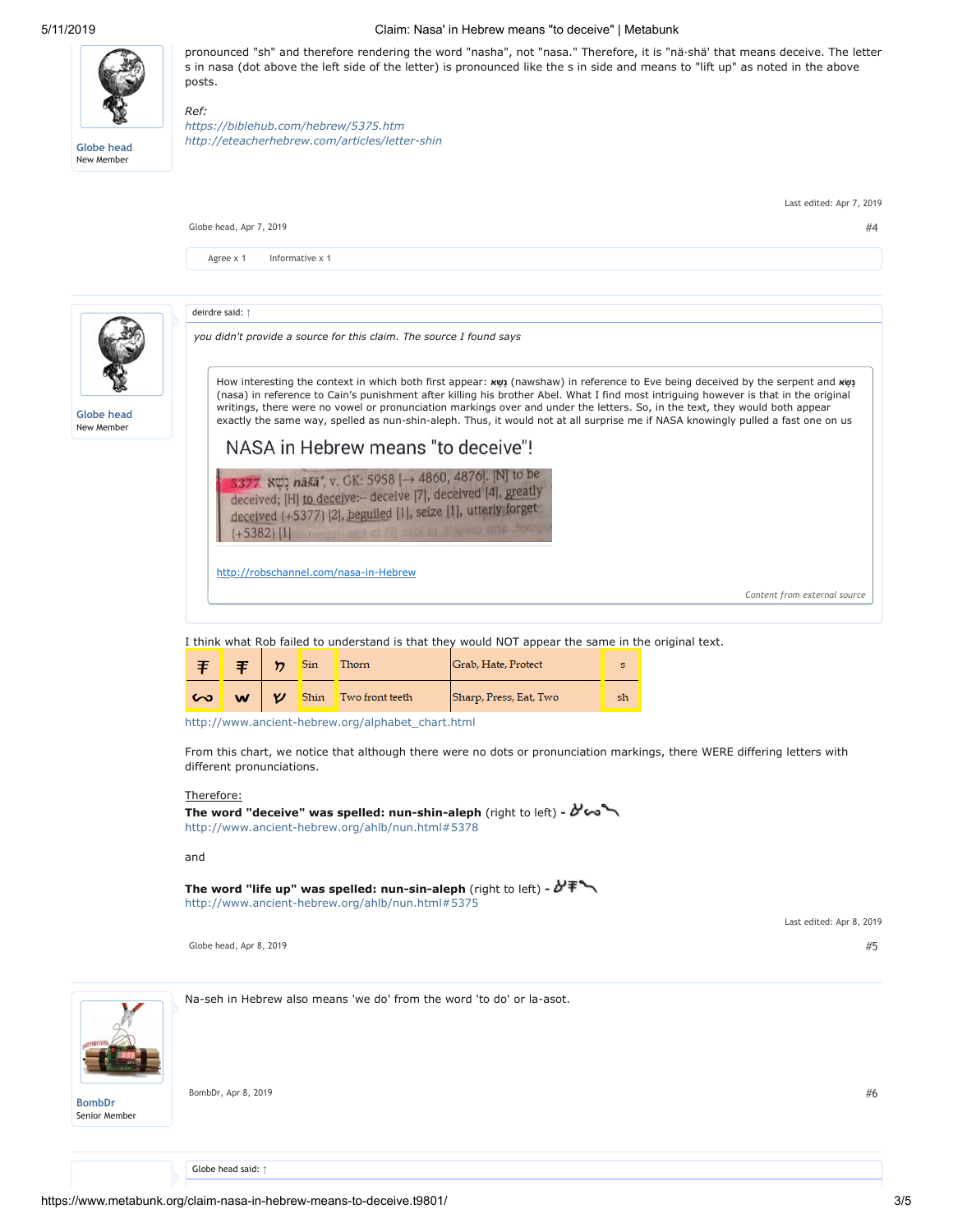#### 5/11/2019 Claim: Nasa' in Hebrew means "to deceive" | Metabunk

|       |  |  | <b>Thorn</b>                                      | I think what Rob failed to understand is that they would NOT appear the same in the original text.<br>Grab, Hate, Protect |    |
|-------|--|--|---------------------------------------------------|---------------------------------------------------------------------------------------------------------------------------|----|
|       |  |  | Two front teeth                                   | Sharp, Press, Eat, Two                                                                                                    | sh |
| dapox |  |  | http://www.ancient-hebrew.org/alphabet_chart.html |                                                                                                                           |    |

**[Radapox](https://www.metabunk.org/members/radapox.7355/)** Member

That chart is incorrect anyhow. Ignoring the silly usage of the Proto-Canaanite script (which was never used for Hebrew), the shapes given for the *sin* are in fact those for the *samekh*, which is a different letter of the alphabet altogether - even if its (modern) pronunciation is the same as for *sin*. As you pointed out already, *sin* and *shin* are spelled with the same character ש, only differing in the position of the dot. (Also, there is no verb "nun-samekh-aleph" in Biblical Hebrew.)

Anyway, it's not relevant. As we've already established, the verb that means "deceive" is not pronounced *nasa* but *nasha*. Rob clearly missed that *š* stands for a *sh* sound. Diacritics are not just for looks, people!

[Radapox](https://www.metabunk.org/members/radapox.7355/), [Apr 9, 2019](https://www.metabunk.org/posts/230153/)  $\#7$  $\#7$ 

Last edited: Apr 10, 2019



Really.....well, there are several sources that would disagree with your statement that this Proto-Canaanite/Siniatic was never used for Hebrew. What proof/credentials do you have to confirm your statement, because, so far, you're the only one who believes that.

**[Globe head](https://www.metabunk.org/members/globe-head.10080/)** New Member

<http://www.ancient-hebrew.org/ahlb/> [http://www.ancient-hebrew.org/learn\\_ancient.html](http://www.ancient-hebrew.org/learn_ancient.html) [http://emetyahshua.com/uploads/The\\_Ancient\\_Pictographic\\_Hebrew\\_Language1.pdf](http://emetyahshua.com/uploads/The_Ancient_Pictographic_Hebrew_Language1.pdf) [https://www.hebrew4christians.com/Grammar/Unit\\_One/Pictograms/pictograms.html](https://www.hebrew4christians.com/Grammar/Unit_One/Pictograms/pictograms.html)

[Globe head](https://www.metabunk.org/members/globe-head.10080/), [Apr 10, 2019](https://www.metabunk.org/posts/230161/)  $#8$ 

It would be useful if *everyone* could supply actual evidence for claims and counterclaims here. If you just post claims without some kind of reference to back them up then they will be deleted.



Staff Member

[Mick West,](https://www.metabunk.org/members/mick-west.1/) [Apr 10, 2019](https://www.metabunk.org/posts/230162/)  $\#9$  $\#9$ 

quote/excerpt/screenshot. See the link policy:

<https://www.metabunk.org/metabunks-link-policy.t5158/>

*that you refer to must also be in your post, quoted using "ex" tags.*



Staff Member

**[Mick West](https://www.metabunk.org/members/mick-west.1/)** Administrator *Posting source links to back up statements is a must on Metabunk. Statements made without a linked source, and especial statements that paraphrase a source, can be very misleading and will likely be deleted.*

*But while links are very important, they must be treated as additional references and not stand-alone content, so any content in the link*

*If the information is visual, then screen grabs of relevant images must also be included in your comment.*

And please quote from the reference to back up the exact point you are making. You need both a link AND a

*A brief explanation for why you feel the quote you are quoting is relevant is also required.*

*The above also applies to video links. Timestamps (ie hour:minute:second), in text, are required also for video links even if you "copy url at current time" in a video.*

*Do not paraphrase links unless you are commenting on something you have fully quoted in context.*

*Do not quote more than is necessary, the more focussed you are then more likely it is that someone will read what is there, and the more useful your post will be.*

*More details:*

[Mick West,](https://www.metabunk.org/members/mick-west.1/) [Apr 10, 2019](https://www.metabunk.org/posts/230165/)  $#10$ 

Just for a bit of context.

After a few minutes playing with google translate, Nasa can mean the following